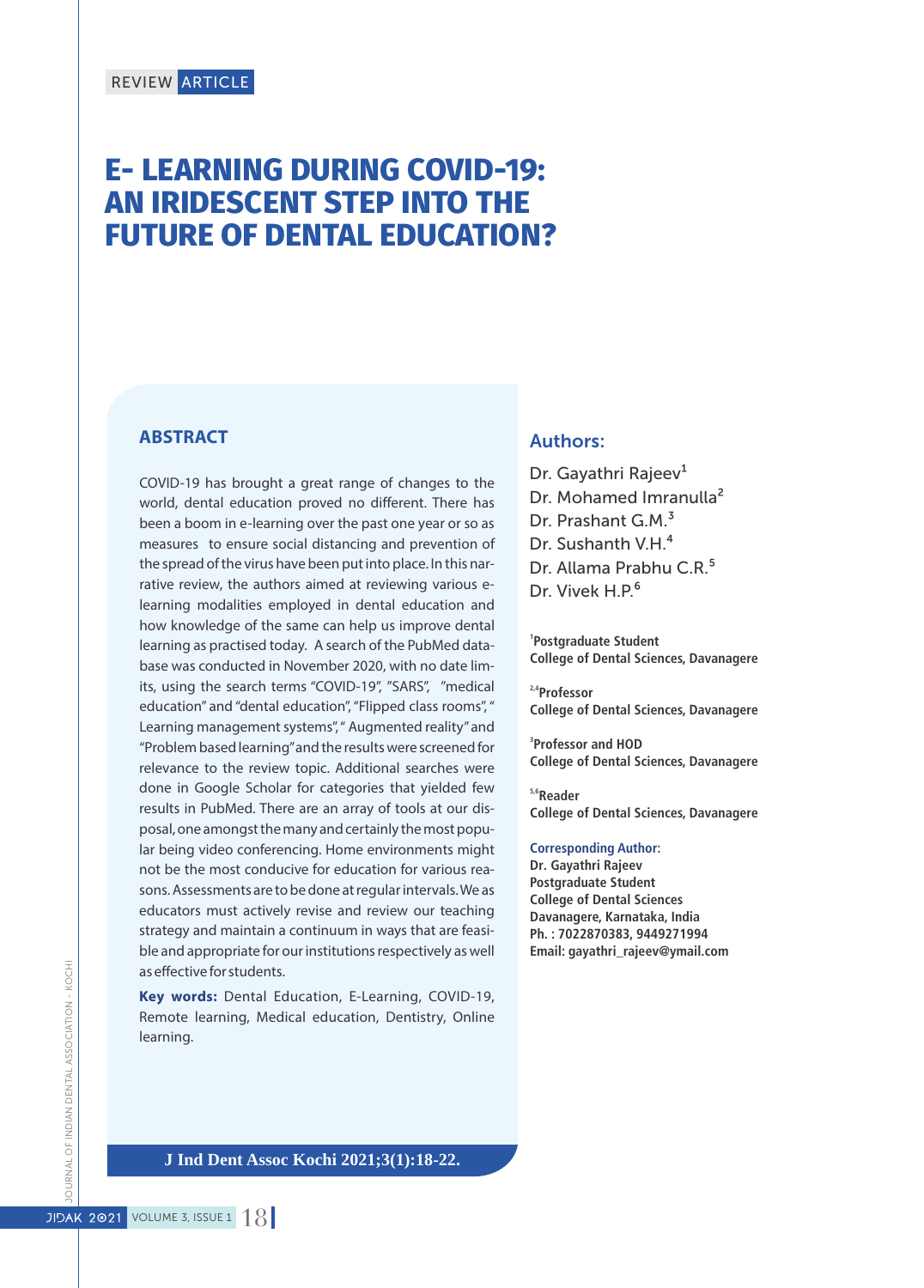#### **INTRODUCTION**

COVID-19 emerged in Wuhan of Hubei Province of China in December of 2019 and has spread throughout the world, causing great concern.<del>'</del> To control COVID-19 transmission, various governments world over have implemented strict domestic quarantine and social isolation policies.Dentistry despite being a very practise centred profession, has firm roots in theory classes.This, enables the temporary shifting of the dental curriculum to one that is remote . Thus, keeping students in touch with the subject matter, ensuring their safety as well as engaging them thus alleviating fear,discomfort and uncertainty caused by the pandemic.

Dental colleges in India have been working to transform pedagogy by reducing lectures using technology, implementing active self-directed individualized learning and inter-professional education for more than a decade. $23$  The advent of COVID-19 has led dental education into a new phase in India. Measures to ensure social distancing have included closure or partial functioning of medical and dental schools and working from home for both educators as well as students. Though the situation might seem as if learning may take a back seat, institutions and organizations have gone to great lengths to keep the learning going thus, providing an impetus to e-learning.This transition has been easy for some who had already incorporated elearning in their system and a bit difficult for others who are completely new to this system. In a situation where remote learning is the need of the hour and the lack of a review summarizing the same, this article is aimed at reviewing the various modalities employed in facilitating remote learning in Dental Colleges during such unprecedented times.

#### **Search Methods :**

As this is a narrative review, we did not conduct a systematic literature search. However, a search of the PubMed database was conducted in November 2020, with no date limits, using the search terms "COVID-19" ,"SARS", "medical education" and "dental education", "Flipped class rooms", " Learning management systems", " Augmented reality" and "Problem based learning" and the results were screened for relevance to the review topic. Additional searches were done in Google Scholar for categories that yielded few results in PubMed.

## **Online learning:**

According to Moore, Dickson-Deane, & Galyen online learning is learning that uses internet networks with accessibility, connectivity, flexibility, and the ability to bring up various types of learning interactions.<sup>4</sup>

A learning style can be described as a set of cognitive, emotional and physiological features that can be used as indicators of how a person <sup>5</sup>can learn.

There are certain types of learning one can employ in online education.

**• Asynchronous learning** - Literature states that this method works best in the digital format. Teachers need not deliver material at a xed time, it can be posted online for access. While it gives respite for students and teachers, such learning tools are to be moderated by experienced faculty in order to be effective.

**• Synchronous learning** - Synchronous learning refers to that circumstance where a group of students are learning at the same time. Thus, it is preferred tool of choice where peer interactions are deemed necessary and appropriate.

**• Blended learning** - It can be used for integrated content and clinical scenarios where both synchronous and asynchronous elements may be effective.<sup>6</sup>

The success of e-learning depends on the attitudes and interactive teaching styles of the faculty, as well as on the experience and attitudes of students with regard to technology.

Students' characteristics refers to their general attitudes and behaviours towards achieving certain learning goals.<sup>7</sup> Student characteristics that define the success or failure of online learning are many and varied. Computer anxiety due to sense of inadequacy, lack of technological experience, computer self-efficacy (selfassessment of one's ability to apply and use the computer to accomplish a task), self-discipline, social interactions, motivation, extent of active learning are key factors.

Studies state that students in more advanced years of learning tend to perform better that than those in the initial years of the course most commonly due to better exposure and thus resultant familiarity with the tools.<sup>8</sup>

Educator Factors/ Instructor factors include, instructor attitude, teaching style, instructor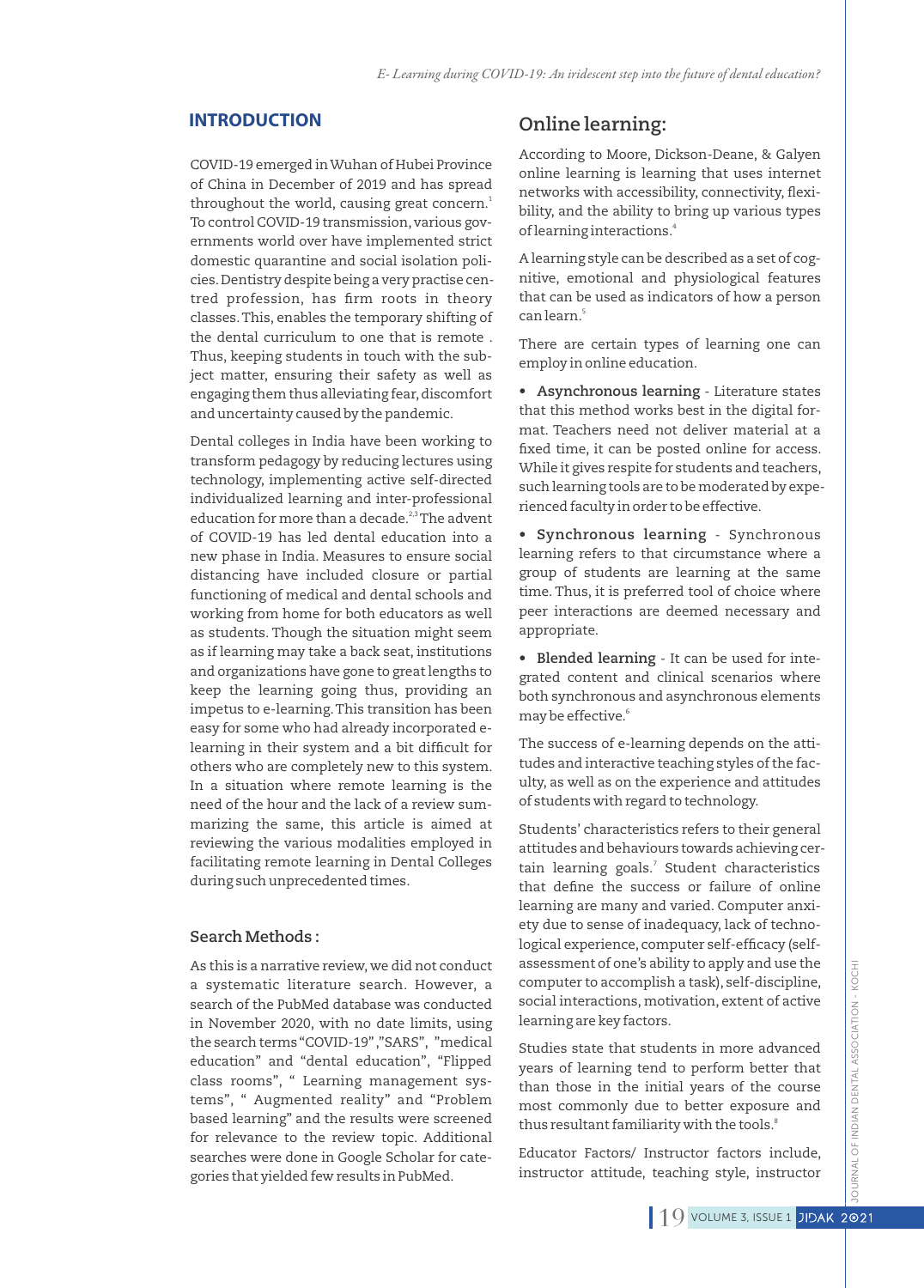practise and online responsiveness.

These times are, in a great number of ways unprecedented for many of us. There are an array of tools at our disposal.

## **Tools of Online Education**

Technology has advanced a great deal over the years. The tools of online learning available at our disposal are many and varied. We attempted to discuss a few through the course of this article.

**Video conferencing** - A common costeffective tool for accomplishing synchronous learning.

Video conferencing is an accommodative tool for disparate learning styles, helps diversify the reach of education and compares positively with traditional teaching methods.

These days many conferences and workshops are also conducted on such platforms, eliminating need to travel and making it more accessible to many.<sup>9</sup> The most familiar tools used include Zoom, Skype, Google meet, Jio meet.

**Flipped classrooms:** The flipped classroom is a teaching model that changes most of the teacher-centered learning to more studentcentered learning activities. It was originally introduced due to the ineffectiveness of traditional lectures in retaining students' attention and encourages active learning. This method seems to offer promising ways to engage students in a more effective, supportive and a motivating manner especially for low achievers and students that may struggle with traditional lectures. It is a mode of education which has mixed reviews based on the circumstance in which it is implemented. The evidence tips slightly towards the positive benefits especially if the student preparation is assessed.<sup>10</sup>

**Learning management systems (LMS)/ Content Management Systems (CMS) / Virtual Learning Environment (VLE):** which provides educators tools to create a course web site. They maybe cloud based or open source. Open Source LMS has an open source code that you can access for free, and customize it according to your specific requirements. Cloud LMS is a web-based LMS hosted on the servers of the service provider (vendor). A few examples of the same include Google

classrooms, Moodle, Medwiz, Canavas, Edume, Edumodo.The use of such systems require the user to educate themselves in the process of using the same.<sup>11</sup>

**Augmented reality/ Virtual reality**-Augmented reality forms a useful tool especially for training and workshops in situations which need to be made genuinely authentic . It helps in developing participatory environments and activities, teaching tasks involving manual dexterity or physical movement. It can be used where it is essential to make learning more interesting and fun.It can assist in understanding clinical scenarios where mistakes made by the learner or trainee using the real thing could be devastating and/or demoralizing to the learner, harmful to the environment, capable of causing unintended property or equipment damage or is costly.<sup>12</sup> It also saves students from not being able to see demonstrations due to hampered visibility.

**Paper cases/ clinical case scenarios**- It helps students to understand the art of diagnosis better .

Gamification of learning-Gamification refers to the application of game design elements to non-game activities, such as education. Points, levels, badges, leader boards, prizes and rewards, progress bars, storyline and feedback are key determinants in the level of engagement provided and thus the success of the game.<sup>13,14</sup>

**Problem based learning (PBL)** - It is often suggested in psychological research that learning content as well as improvement in thinking strategies occurs through problem based learning. Groups of students engage in self-directed learning and the teacher is a mere facilitator of this process. It encourages students to apply new knowledge to problems, solve problems with multiple answers, reflect on what they have learned and essentially asses the effectiveness of the strategies employed. It ingrains in them intrinsic motivation, effective collaborative skills and flexible understanding and lifelong learning skills<sup>15</sup>.

**Open online resources**- Giving students links, webpages, videos to learn from and assessing them based on the same helps them build upon already existing knowledge.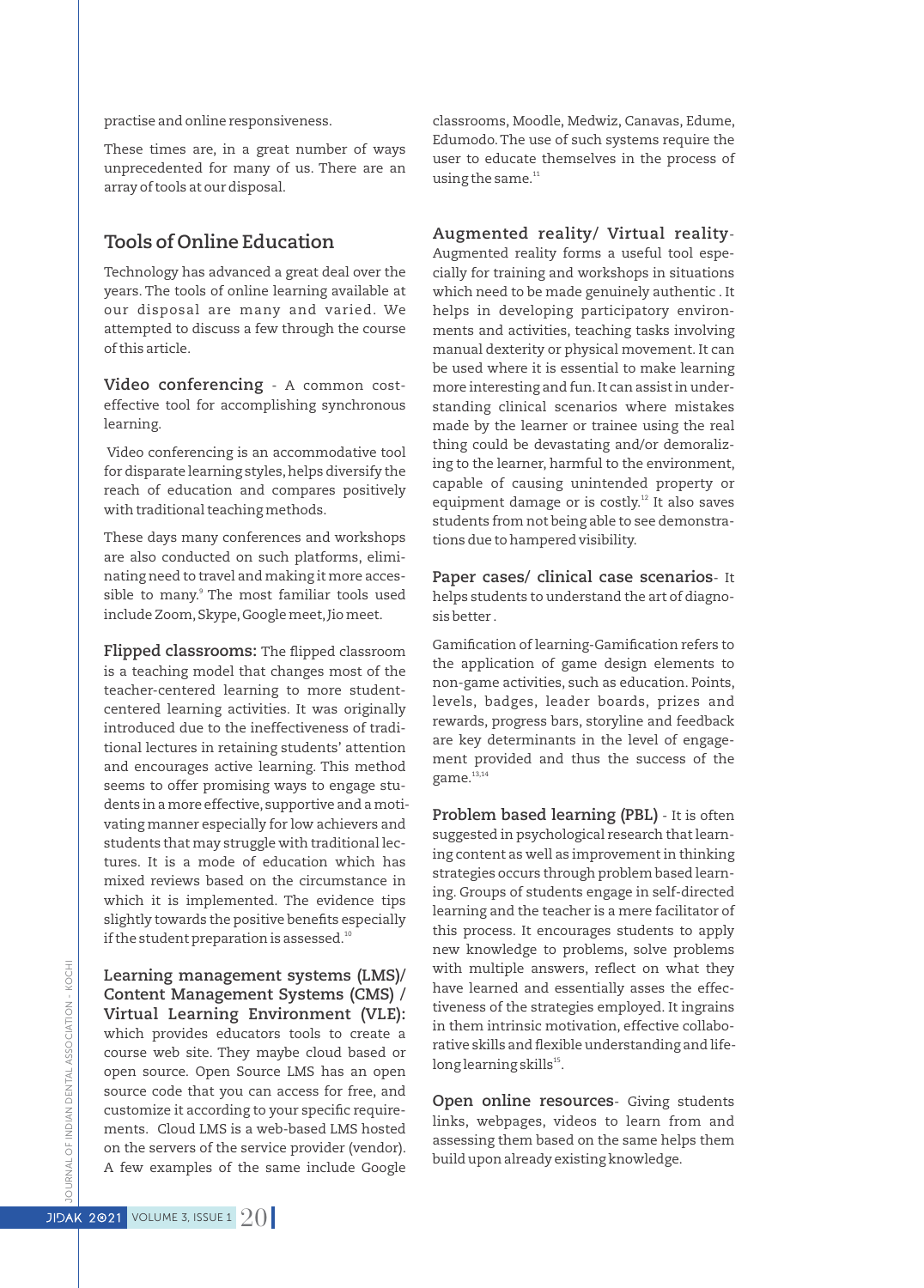**Social media**- Social media can be used as an adjunct with other mediums to pass on information . Such as the use of blogs where study material is often discussed and reviewed. Blogging has been used commonly in various health care sectors, as a time intensive teaching tools. The use of other social media platforms such as facebook through closed groups which permit the students to interact the experts, eliminate doubts as well as discuss cases where deemed appropriate.

Integrating virtual education into the curriculum would largely eliminate issues that students may have regarding class timings, inability to see demonstrations in large classrooms as well as hear the speaker/teacher during lectures. It has mediums for all types of learners whether visual, tactile or audio based and ensures a greater level of learner satisfaction.It also helps those with low attention span or those who are slow learners because they have the option to repeat the material provided to them multiple times unlike real time lectures where some students may not be able to absorb the complete essence of the topic under discussion.

## **Causes of concern**

There is a great deal of fear with regard to making e-learning as effective and engaging as offline learning. This may be overcome using good visually esthetic and creative presentations along with voice modulation to keep the students interested as well as engaged. A common issue faced when teaching online is the inability to know whether students are learning. Interaction is key to the success of the virtual classroom.

Assessing the level of a class is important so that the level of difficulty is set at an optimum. One cannot be sure if students comprehend the content that is provided to them till assessments are done to ensure the same in the form of quizzes/ polls, games, reflection, interactive and thought provoking assignments. 'Polleverywhere,''Kahoot', 'Socrative', 'Answer garden' are a few assessment tools .

Over the last year many universities adopted a range of measures to ensure the safety of the students, as well as the patients involved. Most universities conducted some form of virtual practical exams, making use of paper cases, and virtual vivas. Dentistry per se is a practical

oriented subject and despite the availability of such tools, they only act as a supplement to what clinical experience one may gain from a patient. A very important fact we would like to emphasis here is the educational experience of the student must not be disrupted for a longer duration of time. These tools help one ensure that.

Students' mental health is often greatly affected when faced with a public health emergency. The dental students today are facing a unique situation, where social distancing is the norm and thus their mental state and quality of life is at risk.The environment one is in, as well as social interactions one has play a key role in ensuring good mental health thus setting the ideal tone for a good academic life. Home environment should be conducive for academic achievement. The size of the study site, the amount of light and even the color of the environment often influence the quality of learning.<sup>16</sup>

Educational institutions and government must help those students are unsupportive and whose home environments are not conducive to study to financial as well as other reasons. Studying at home is not easy for many, especially for children with low motivation. $17,18$ Other disadvantages include network issues (lack of good band width), technical issues and lack of access to e-learning in remote areas. Constructive feedback helps both teachers and students function better on multiple fronts.

## **CONCLUSION**

Students learn better when they connect newly learned knowledge and skills to previous knowledge. Schools and colleges are creating opportunities for engagement through collaborative, team-based, and inter-professional projects that support learners, with tailored resources within and outside of the classroom.19 Encouraging a learn from anywhere approach and bridging divides will be critical in overall results.20

Due to the constraints experienced by the world economies, dental colleges are also under great amount of strain to provide an effective education that is feasible, here elearning comes to the rescue.Yet the effectiveness of the same for the practical aspects of dentistry as a specialty is yet to be evaluated. The extraordinary circumstances we are in demand